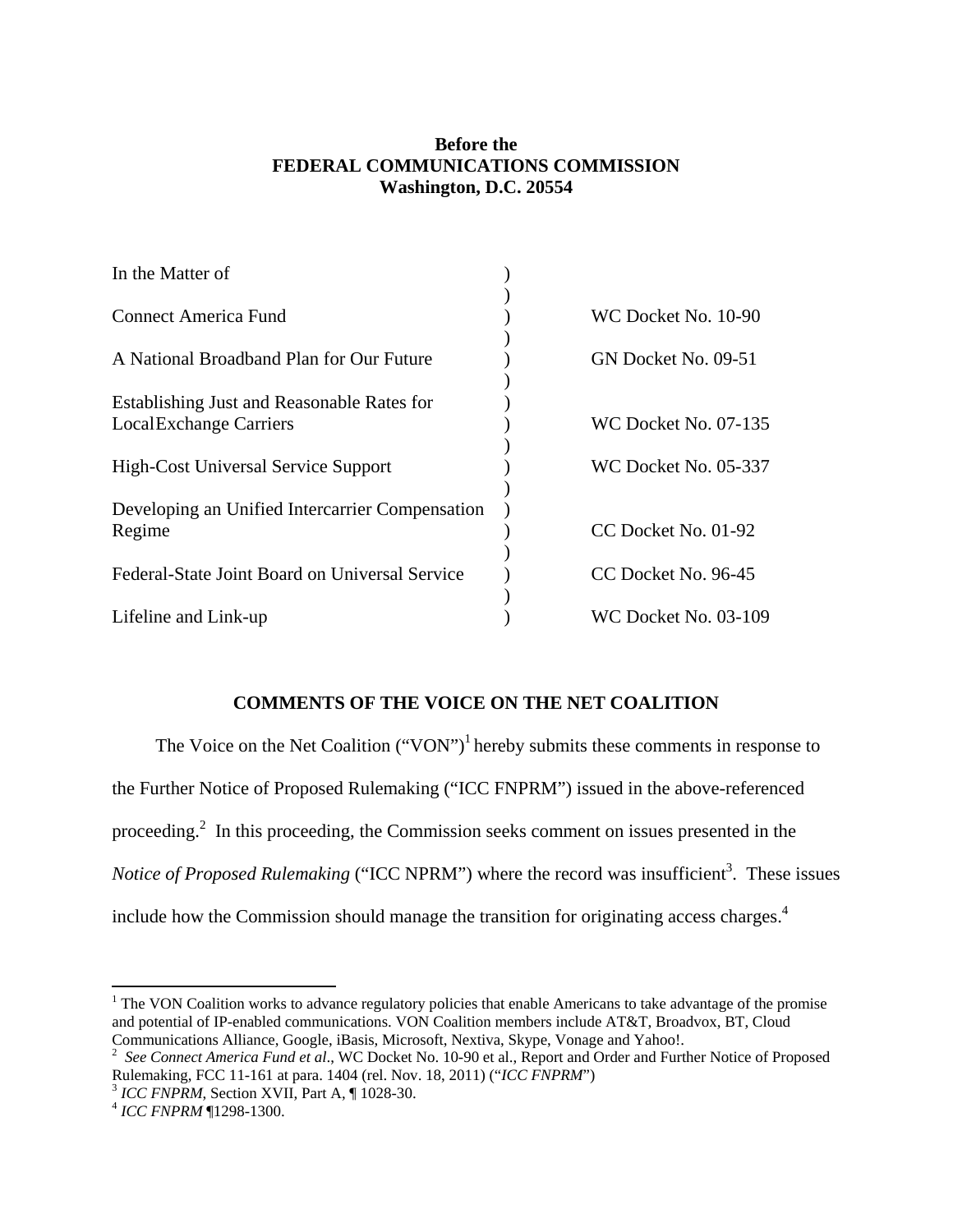The VON Coalition commends the Commission for implementing a framework for VoIP that recognizes the immense benefits of a transition from the legacy public switched telephone networks ("PSTN") to broadband, all-IP networks.<sup>5</sup> This transition will be facilitated by the Commission's decision to eventually replace the current convoluted, economically inefficient intercarrier compensation regime with a bill-and-keep system that more closely resembles the successful traffic exchange that has facilitated the growth of the Internet.<sup>6</sup> This transition will bring significant economic and social benefits to the public.

### **THE COMMISSION SHOULD IMMEDIATELY IMPLEMENT A BILL-AND-KEEP FRAMEWORK FOR ORIGINATING ACCESS**

VON agrees that establishing separate transitions for different intercarrier charges invites opportunities for arbitrage.<sup>7</sup> Unlike its calculated transition schedule for terminating access, the Commission did not implement a framework for originating access reform based on the fact that the risk of network inefficiencies with originating access was "less pressing" than terminating access.<sup>8</sup> VON disagrees, noting that originating access charges continue to offer opportunities for arbitrage and prevent deployment of IP networks.<sup>9</sup> As such, the Commission should immediately eliminate originating access charges and implement a bill-and-keep framework. In the alternative, the Commission should mirror the six year transition established for terminating access rates.

 $\overline{a}$ 

<sup>&</sup>lt;sup>5</sup> *ICC FNPRM* ¶ 34 (noting that a bill-and-keep framework "is consistent with and promotes deployment of IP networks; will eliminate competitive distortions between wireline and wireless services; and best promotes our overall goals of modernizing our rules and facilitating the transition to IP.")

<sup>&</sup>lt;sup>6</sup> VON Coalition Comments, CC Docket 01-92, at 5, filed April 1, 2011.

<sup>&</sup>lt;sup>7</sup> *FNPRM*  $\parallel$  ("Providing a uniform national transition and recovery framework, to be implemented in partnership with the states, will achieve the benefits of a uniform system and realize the goals of reducing arbitrage and promoting investment in IP networks as quickly as possible. By transitioning all traffic in a coordinated manner, we will minimize opportunities for arbitrage that could be presented by disparate intrastate rates.").<br>
<sup>8</sup> *FNPRM*  $\P$  777<br>
<sup>9</sup> iBasis Comments, CC Docket 01-92, at 3-4, filed August 24, 2011 ("Maintaining the current ineff

regime for originating traffic preserves the 'perverse incentive' to 'maintain and invest in legacy, circuit switchbased, time division multiplexing (TDM) networks' simply to continue collecting access charges.").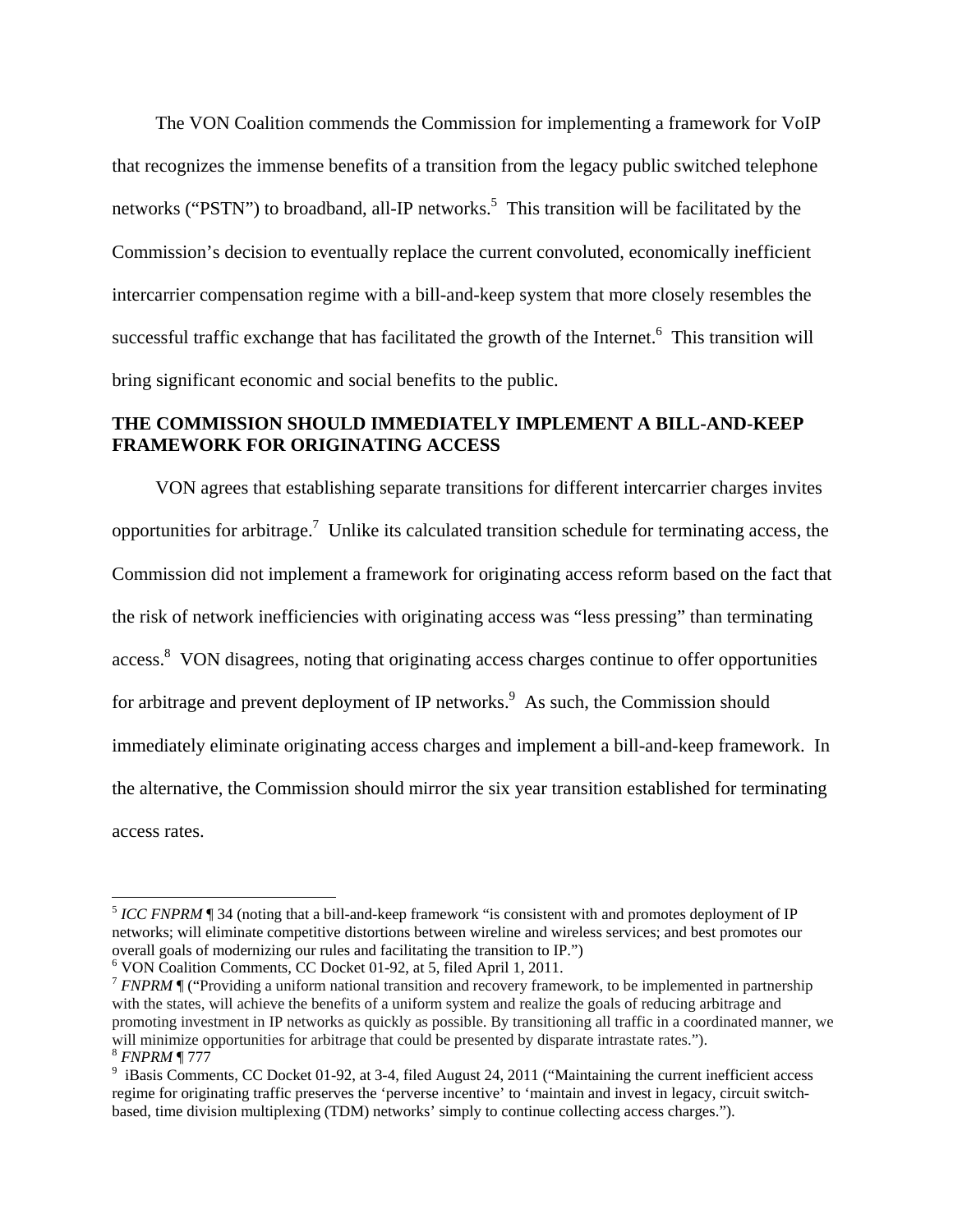VON is concerned that any regulatory imposed payment mechanism that rewards the inefficiency of TDM networks will simply forestall the ultimate transition to IP networks. Whether a call originates or terminates on broadband, neither the VoIP provider nor its CLEC partner should be required to pay any access charges; but never required to pay intrastate access charges.

 The Commission must be diligent in its position to exert jurisdiction over both originating and terminating access. Having the states take any role in determining these rates will certainly cause disruption and confusion in the marketplace. A national regulatory structure will benefit customers and providers who can make technology decisions based on market efficiencies and not regulatory inefficiency that might favor certain classes of service providers.